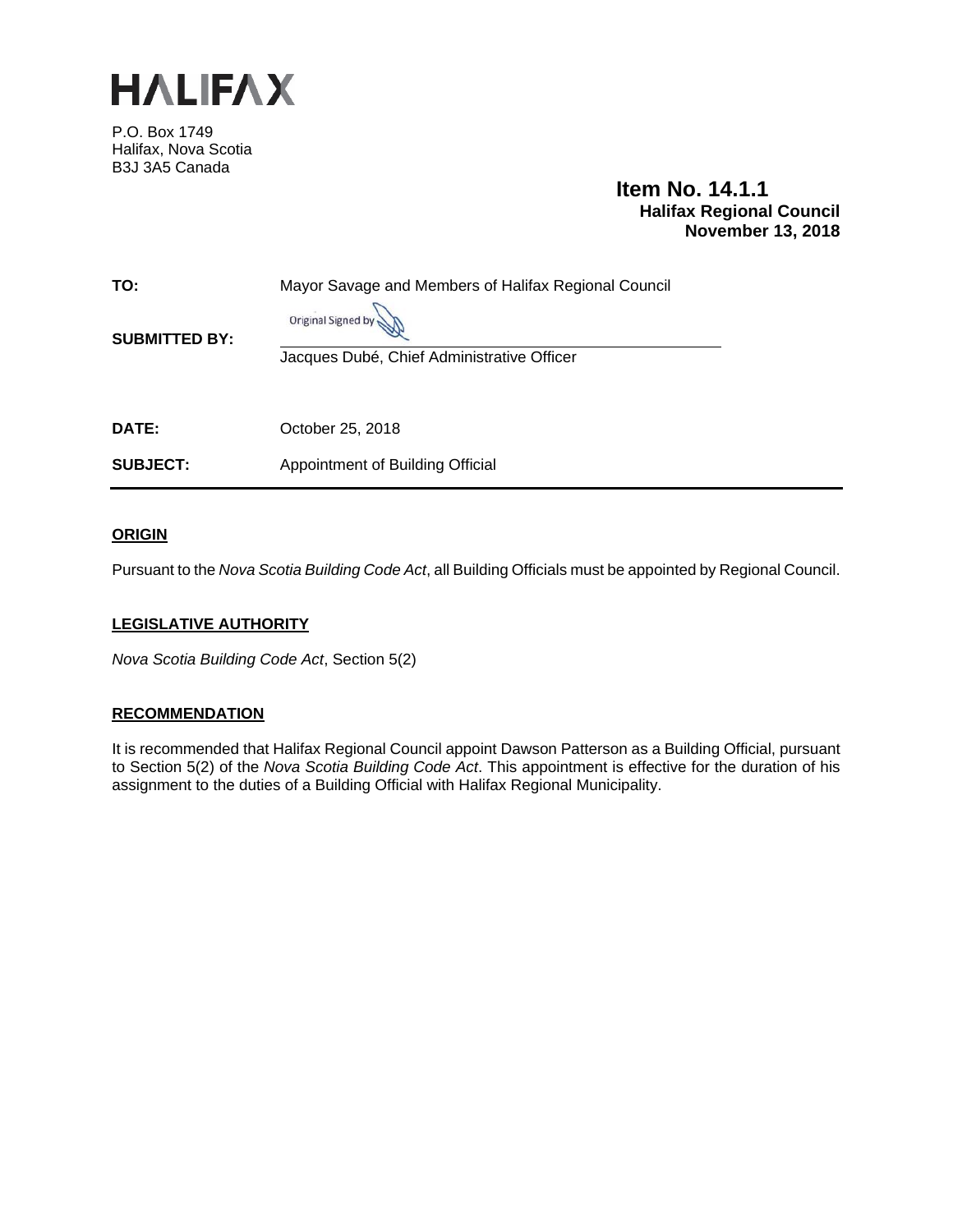## **BACKGROUND / DISCUSSION**

Building Officials are required to administer and enforce provisions of the Building Code Act and Regulations on behalf of HRM. This staff member was the successful applicant in a recent competition for a vacant Building Official 1 position. Mr. Patterson meets the qualifications of the job description in addition to any Provincial requirements. The *Nova Scotia Building Code Act* requires that Building Officials be appointed by Regional Council.

Building Officials are primarily responsible for the delivery of three programs: Construction Approvals, Maintenance of Residential Occupancies and Rooming House Licensing. Building Officials ensure consistent interpretation and application of the various by-laws, administrative orders and regulations to buildings and development in co-ordination with other HRM staff in the development approvals process.

## **FINANCIAL IMPLICATIONS**

There are no financial implications of this report. This Building Official filled a vacant, budgeted position.

### **RISK CONSIDERATION**

There is no significant risk associated with this recommendation as this a current employee qualified to fill the position he is appointed to.

#### **COMMUNITY ENGAGEMENT**

Community engagement is not applicable

#### **ENVIRONMENTAL IMPLICATIONS**

There are no environmental implications

## **ALTERNATIVES**

No alternatives applicable as a Council appointment is required for Building Officials to have the necessary authority to enforce compliance to applicable codes, laws and by-laws.

A copy of this report can be obtained online at halifax.ca or by contacting the Office of the Municipal Clerk at 902.490.4210.

| Report Prepared by: | Philip Dugandzic, Manager, Building Standards 902.789.1763       |  |
|---------------------|------------------------------------------------------------------|--|
| Report Approved by: | Original Signed                                                  |  |
|                     | Penny Henneberry, Manager, Buildings and Compliance 902.579.0250 |  |